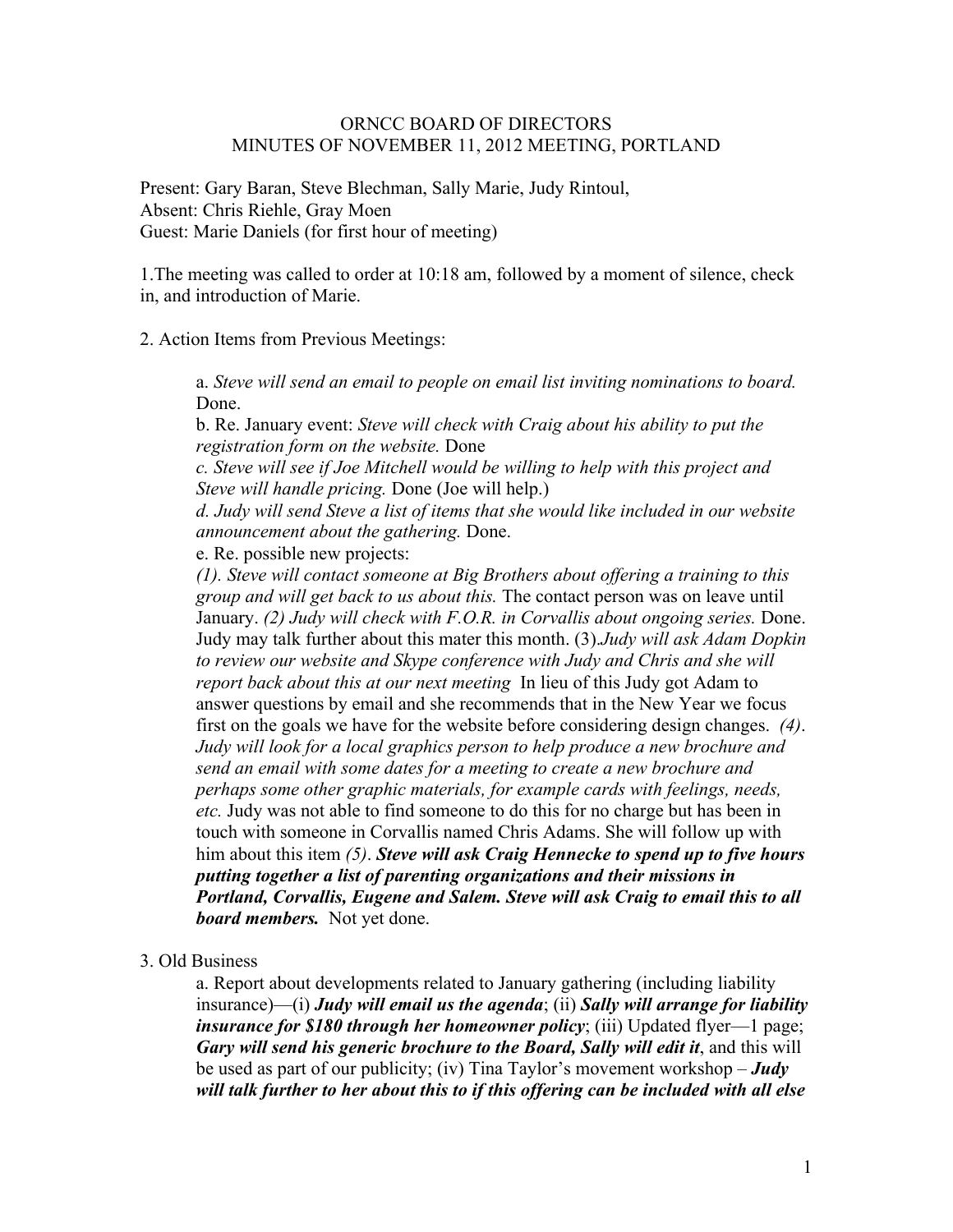*that is occurring*.(v) *Flyer: This is ready to go out and will be sent by Judy to Craig.* (vi) We discussed logistics regarding chairs, tables, etc. (vii) *Within the next few days Judy will send Sally the volunteer job list, which Sally will finalize*. (viii) We agreed to sell all NVC materials that we have at a 40% discount at the gathering, as part of our goal of phasing out selling NVC materials.(ix) At the event, Sally or Judy will mention board needs such as: fundraising, web site management, financial skills, technology skills, public relations. (x) Follow up plan: (a) We want to have available (at the event) materials that indicate past year achievements of ORNCC, what we hope to do in the coming year, request for volunteers, funds, etc.(No specific assignments were made to produce these materials.) (b) *Request/inquiry board for people to post notes on. (Sally agreed to handle this)*.(xi) *Steve will ask Craig to check CNVC website (www.cnvc.org) for NVC Supporters within Oregon (there are about 60 of these people, including certified trainers) and to email them our flyer for the January gathering.*

b. Follow up on new board member nominations: Presently we have received one nomination and *Sally will notify the Governing Council about that.*

c. Creation of a policy for funding requests to ORNCC for support; and Fred's request. The Board adopted Judy's draft, with Gary's proposed edits. (See Appendix below for the policy.) We agreed that we still need an application process; *Steve agreed to be responsible for creating a draft application, based on the policy we've adopted*.

Re. Fred's proposal: The Board agreed to give Fred the books he has requested if we have them left over after the January gathering*. Gary will inform Fred about this decision.*

d. Oversight of ORNCC website newsletters: Does ORNCC want to put out its own newsletter and/or have greater oversight of the Portland/Vancouver newsletter?--Item tabled

### 4. New Business

a. Selecting someone to replace Chris as Board Treasurer – *Steve will ask Chuck Powers if he will do our year end taxes again this year. Steve will also check with Craig to see if he is willing and able to do ORNCC's bookkeeping, and notify Judy about this. If Craig has the capacity to do this, Judy will ask Chris if he would be willing to transfer QuickBooks and data to Craig and if the license for QuickBooks can be transferred.* 

b. Craig Hennecke's questions to the board: .Judy has answered these questions. c. Presence of ORNCC at Corvallis Sustainability Coalition (6 to 9 pm, March 14): Judy, and possibly Sally and or Gary will take part in this.

d. *Sally will contact the certified trainers in Oregon and ask if they would like their websites linked from orncc.net.*

5. Adjourned at 4 pm to December  $15<sup>th</sup>$  meeting at Gary's home in Eugene

Item for December meeting: Setting Board meeting date for February 2013.